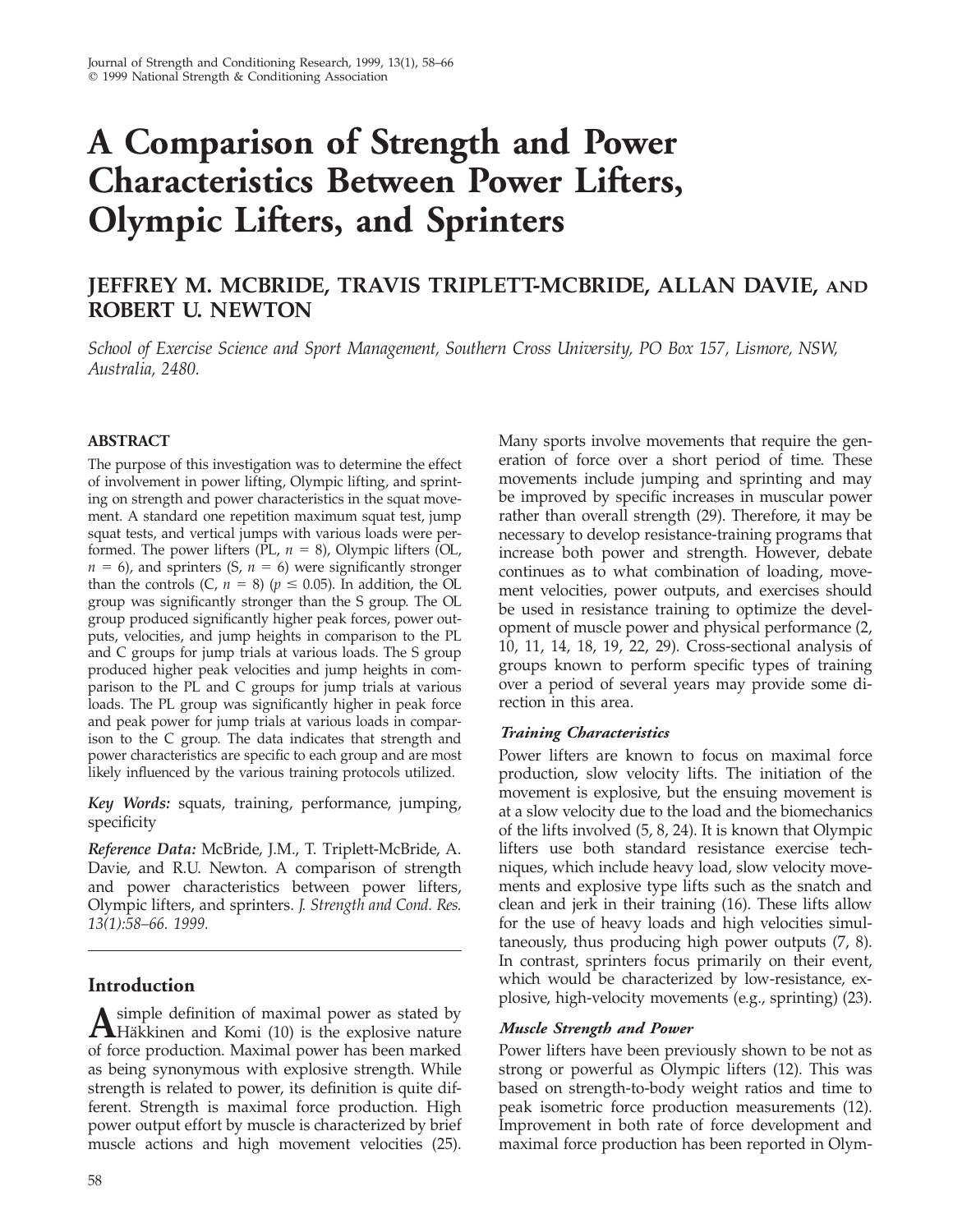| Variable          | Power lifters               | Olympic lifters    | <b>Sprinters</b> | Controls        |
|-------------------|-----------------------------|--------------------|------------------|-----------------|
| Age $(y)$         | $24.1 \pm 1.2$ <sup>*</sup> | $20.2 \pm 1.1$     | $19.8 \pm 0.8$   | $22.3 \pm 0.8$  |
| Height (cm)       | $173.9 \pm 1.4^*$           | $172.0 \pm 2.9$ ‡§ | $182.1 \pm 1.7$  | $181.1 \pm 1.9$ |
| Weight (kg)       | $78.2 \pm 3.7$              | $85.3 \pm 9.5$     | $76.9 \pm 2.6$   | $75.6 \pm 3.3$  |
| Body fat $(\% )$  | $8.7 \pm 1.3$               | $10.4 \pm 2.8$     | $5.6 \pm 0.2$    | $9.5 \pm 1.6$   |
| Years of training | $4.8 \pm 1.1$               | $3.1 \pm 0.8$      | $3.8 \pm 0.6$    |                 |

**Table 1.** Subject characteristics.

\* Significant difference between the PL group and the S group.

† Significant difference between the PL group and the C group.

‡ Significant difference between OL and S group.

§ Significant difference between the OL group and the C group.

pic lifters over a year of training (16). These findings suggest that the type of training used by Olympic lifters may be effective in increasing muscle strength and power concurrently (15). The type of training used by sprinters has been shown to result in smaller strength gains than the methods employed by Olympic and power lifters (9). However, this explosive, low-resistance type of training adopted by sprinters has been shown to have a dramatic effect on rate of force development (9). This observation of the force–time curve suggests a more powerful muscle, i.e., a muscle able to generate a given amount of force in a very short period of time.

The purpose of this investigation was to compare groups of athletes known to perform distinct styles of training in order to compare three protocols of exercise: high force, slow velocity; high force, high velocity; and low force, high velocity. It was hypothesized that a profile of both strength and power characteristics may exist for the power lifters (high force, slow velocity), Olympic lifters (high force, high velocity), and sprinters (low force, high velocity) in this investigation. Therefore, the analysis of these three groups who are known to perform specific types of training over many years may give some preliminary information as to the effect of that training on muscle strength, power, and physical performance.

## **Methods**

*Subjects.* This study involved a total of 28 male subjects between the ages of 18 and 32. All subjects with the treatment groups were given a questionnaire concerning their competitive status. Subjects were chosen for the three treatment groups based on being competitive at the national level. This included subjects that had placed either first or second in a major state event or a minimum of fifth in a national level competition for their specific discipline. Each group had an equal distribution of subjects from the guidelines specified above. This means that the groups were compared equally in terms of the success each group had accomplished in their specific sport. The control group con-

sisted of moderately active individuals with no current or prior experience of any kind with resistance training. Table 1 indicates the number of years training for each group. These numbers indicate the number of years that they have been actively training and competing in their respective sport. Due to some variation in the number of years of active competition, each subject was asked to outline via a questionnaire a minimum of the past 3 years and a maximum of the past 5 years with regard to their training protocols. They were then asked to outline in specific detail their training protocols used for the previous 6 months. After review of each subject's response to this training questionnaire, it was ensured that at least 75% of their training was specific to the group in which they were classified. This means that each group had a significant training stimulus that the other group did not have. All groups contained subjects that were not currently (or in the previous year) taking anabolic steroids, growth hormone, or related performance-enhancement drugs of any kind. All three organizations in which the power lifters, Olympic lifters, and sprinters competed were drug-free organizations with randomized urinalysis testing for all athletes. Subjects were not eliminated if taking vitamins, minerals, or other related natural supplements. Each subject was required to fill out a medical history questionnaire (which was, if needed, screened by a physician) to eliminate individuals with contraindications for participating in this investigation. Prior approval by the Human Experimentation Ethics Committee of Southern Cross University was obtained for this experiment. All subjects were informed of any risks associated with participation in this study and asked to sign an informed consent document prior to any testing.

*Study Design.* This study consisted of four groups: power lifters (PL), Olympic lifters (OL), sprinters (S), and controls (C) (Table 1). All of the testing for a given subject was completed on a single day. Vertical jump testing was completed first, followed by a one repetition maximum (1RM) test and then jump squats with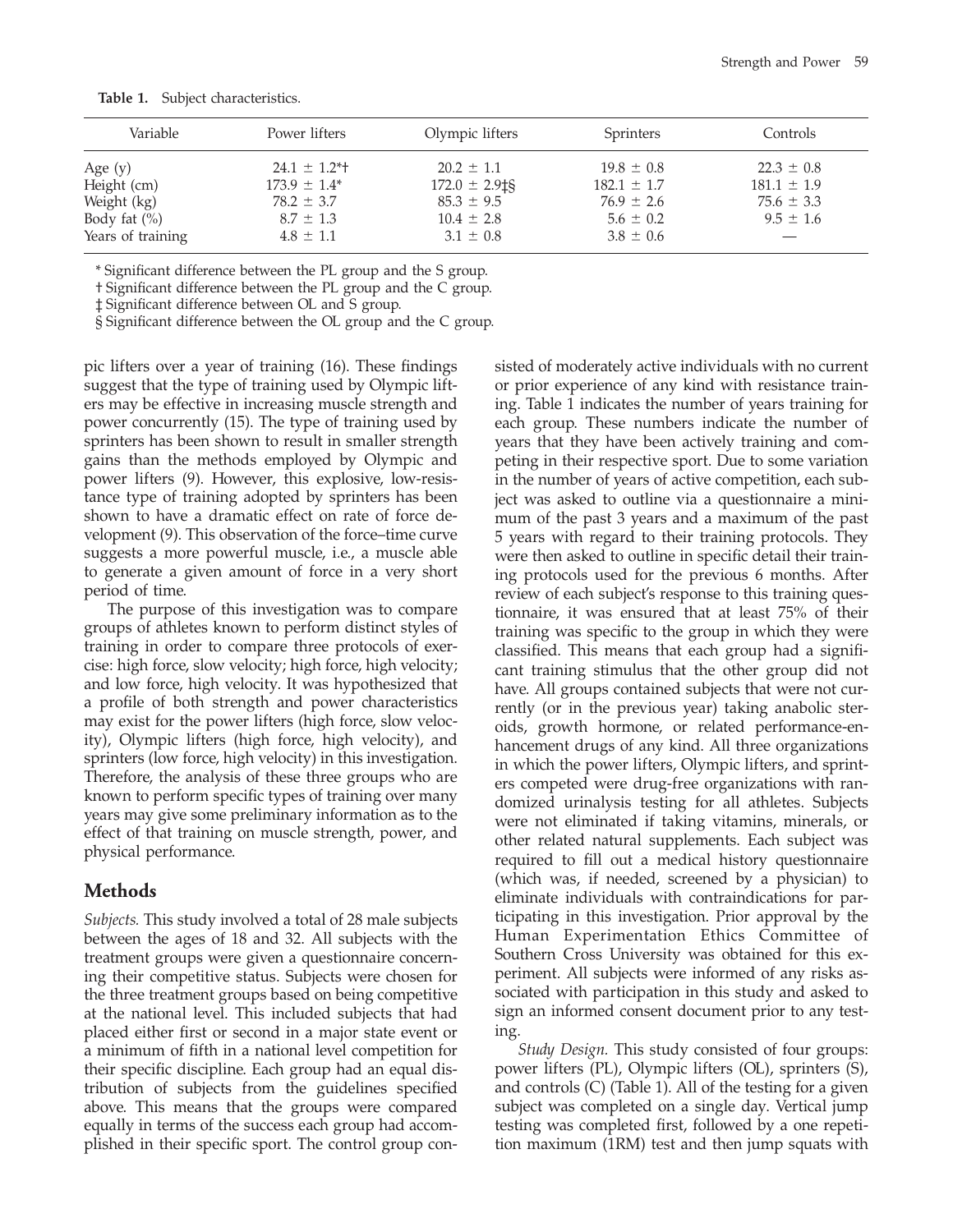30, 60, and 90% of the 1RM with a recovery period of 10 minutes between each of the three tests. Subjects were allowed self-selection in their stance and body positions for all of the tests due to their extensive training experience in their respective disciplines. However, the stance and bar position determined by the subject for the squat testing were required to fit within the following specified criteria and were kept consistent for all the testing. Bar placement on the back for each subject was required to be between the superior portion of the scapula and vertebra C-7. The stance for each subject was constrained to within 15 cm of the lateral portion of that individual's deltoid. Outward positioning of the toes of up to  $30^{\circ}$  was allowed. The distance between the heels of the feet and the bar was required to be no more than 8 cm (either in front of or behind the bar). No stance criteria was established for the vertical jump tests. The various loads used in the vertical jump testing were randomized. The jump squats were performed as 30, 60, and 90% loads, respectively, for each subject. The best trial for each load and jump combination was used for comparisons based on adherence to proper form and maximal jump height.

*Body Composition.* Skinfold measurements were obtained with Harpenden skinfold calipers (Mentone Educational Centre, Carnegie, Victoria, Australia; accuracy,  $\pm 0.1$  mm), which measured the amount of subcutaneous fat at various anatomical sites on the chest, thigh, and abdomen. From the skinfold measurements, an estimate of percent body fat was determined (17). Height (Handy Height Scale, Mentone Educational Centre; accuracy,  $\pm 0.1$  cm) and weight (ID2 Multi Range Scale, Mettler, Greifensee, Switzerland; accuracy,  $\pm 0.01$  kg) were also recorded for each subject.

*Vertical Jump Testing.* A counter movement jump (CMJ) was performed for this test. Two warm-up trial jumps were performed using body weight. The subjects then completed the test jumps, in a randomized order, with body weight and additional 20 and 40 kg loading achieved by holding dumbbells in each hand. The CMJ was performed by each subject first standing erect. A quick downward counter movement with limited arm movement was allowed prior to attempting to jump to a maximum height. This downward counter movement was executed to a knee angle of  $90^{\circ}$  and was visually monitored for each trial. One minute of rest was allowed between each jump and 2 minutes of rest was allowed between each load condition. Three trials were performed for the CMJ at each given load.

*One Repetition Maximum Testing.* This test was modified slightly from established protocols previously described (27). This test was performed in a Smith machine as described previously by Wilson et al. (29). A number of warm-up trials were given in the 1RM test protocol using 30 (8–10 repetitions), 50 (4–6 repetitions), 70 (2–4 repetitions), and 90% (one repetition) of an estimated 1RM either from the subjects recommendation or 2–2.5 times the subject's body weight. From this point, the weights were increased to a point where the individual had 3–4 maximal efforts to determine the 1RM for the Smith machine squat exercise. Each subject was asked to lower the bar to the point where the knee angle was  $90^\circ$ . They were told that, when they reached the bottom portion of the movement, which was marked by an audible cue and adjustable stoppers, to immediately move the weight upward in a controlled but forceful fashion to the starting position. Adequate rest was allowed between trials (3–5 minutes).

*30, 60, and 90% of 1RM Trials.* This testing involved performing a jump squat (JS) in a Smith machine as described previously by Wilson et al. (29). Two warmup trial jumps, with only the bar, were completed. The value of approximately 30% of each subject's 1RM was used. It has been shown that the maximal mechanical power output occurs using loads within this range (19, 25). The 60 and 90% loads were considered moderate and heavy training loads. Performance of the jump squat involved lowering the bar to the point where the knee angle was 90°. Subjects were instructed that, when they reached they bottom portion of the movement, which was marked by an audible cue and adjustable stoppers, to immediately jump and explode upward as fast as possible with their feet leaving the floor. Two minutes of rest was allowed between jumps and 3 minutes was allowed between load conditions. Two trials were performed for the jump squat at each given load.

*Biomechanical Analyses.* Vertical ground reaction forces (VGFR) during the vertical jumps were recorded using a force plate (Kistler type 9287, Kistler Instruments Corporation, Amherst, NY) mounted below the subject's feet. Standard biomechanical analyses were performed using a custom-designed computer program written in Visual Basic (Microsoft Corporation, Redmond, WA) to determine peak force, peak velocity, peak power output, and jump height. The intraclass correlation coefficients (ICC) for the calculation of these variables as it relates to the vertical jump testing are 0.927, 0.951, 0.998, and 0.947, respectively. VGFRs during the jump squats were also recorded using a force plate (Kistler type 9287) mounted below the subject's feet and a position transducer (IDM Instruments, Dandenong, Victoria, Australia; accuracy,  $\pm 0.1$  cm) attached to the bar to record bar displacement. The force and displacement measurements were used to determine peak force, peak velocity, peak power output, and jump height again, using the customdesigned computer program. The ICC for the calculation of these variables as it relates to the jump squat testing are 0.963, 0.775, 0.690, and 0.918, respectively.

*Statistical Analyses.* Subject characteristics were analyzed using an ANOVA with Bonferroni post hoc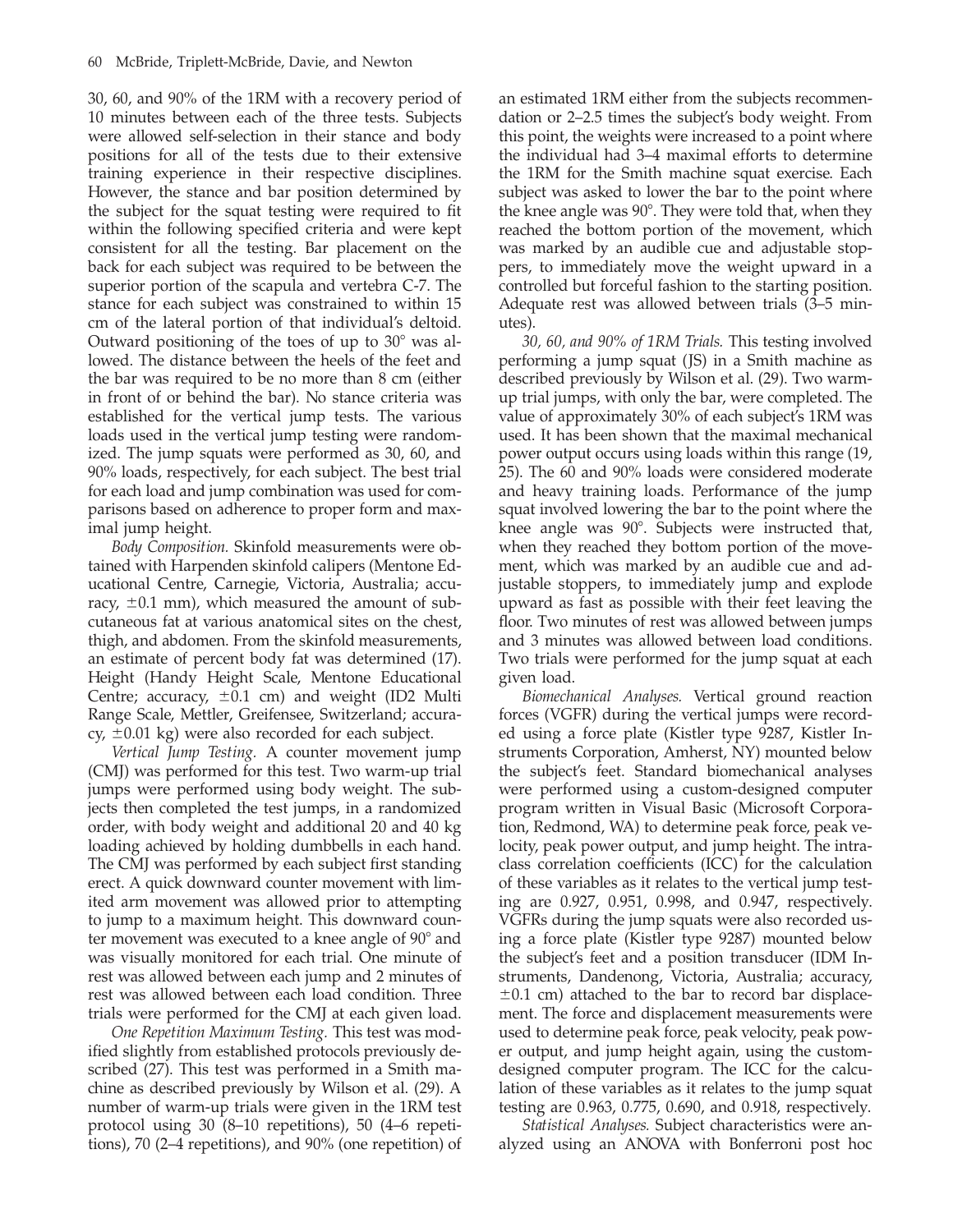tests. Squat strength trials were analyzed using a general factorial model with body weight as a covariate with simple and repeated contrast group comparisons. All jump analyses involved the use of a MANOVA with body weight as a covariate with simple and repeated contrast group comparisons. Peak force, peak velocity, peak power, and jump height were analyzed in combination for each type of jump and load condition. After running a correlation matrix, it was found that body weight had a significant linear relationship to all of the variables measured concerning strength and power in each group. Therefore, body weight was an ideal covariate, as it was not affected by the independent variable but had a significant relationship to the specified dependent variables. Body weight was used as a covariate to ensure comparisons were based on the grouping characteristic factor only. Body weight-to-performance ratios were not used because of the possible differences in the upper and lower body weight distributions between the three groups (12). The results are presented as adjusted means and standard errors according to the covariate body weight analyses. As an estimate of effect size,  $\eta^2 = 0.552$  at an observed power level of 0.991 for squat strength. In addition,  $\eta^2$  = 0.405 at an observed power level of 0.876 for the peak power measurement in the 30% load jump squat. The  $\alpha$  level was chosen at  $p \leq 0.05$ . All statistical analyses were performed by a statistical software package (SPSS, Version 7.5, SPSS Inc., Chicago, IL).

## **Results**

#### *Subject Characteristics*

The PL group was significantly older than the S and C groups. The S group was significantly taller than the PL and OL groups. The C group was significantly taller than the OL group. No significant differences existed in weight, percentage body fat, or years of training between the groups.

#### *Smith Machine Squat Strength*

Squat strength in the Smith machine squat exercise to a knee angle of 90° was significantly different between the groups (Figure 1). The PL (225.5  $\pm$  10.8 kg), OL  $(243.9 \pm 12.8 \text{ kg})$ , and S (204.3  $\pm$  12.5 kg) groups were significantly higher in squat strength than the C group  $(161.3 \pm 10.9 \text{ kg})$ . The OL group was significantly higher in squat strength than the S group.

## *Countermovement Vertical Jumps*

Peak force in the CMJ was significantly higher in the OL and S groups in comparison to the C group for all three load conditions (Figure 2, Table 2). Peak force in the CMJ was significantly higher in the PL group in comparison to the C group for the 20- and 40-kg load conditions. Peak force in the CMJ was significantly different between the OL and PL groups for the body



**Figure 1.** Maximal leg strength in a Smith machine squat to a knee angle of 90°. Values are adjusted means and standard errors based on MANOVA with body weight as a covariate.  $+$ , significant difference between the OL group and the S group;  $\times$ , significant difference between the C group and the PL, OL, and S groups. Significance level at  $p \le 0.05$ .



**Figure 2.** Peak force at various loads in the CMJ and JS. Values are adjusted means and standard errors based on MANOVA with body weight as a covariate. \*, significant difference between the PL group and the OL group; ‡, significant difference between the C group and the OL and S groups. Significance level at  $p \leq 0.05$ .

weight load condition. Peak force was significantly higher for the OL group in comparison to both the PL and S groups for the 20- and 40-kg load conditions. Peak velocity for the OL and S groups was significantly higher than for the C and PL groups for all the load conditions (Figure 3, Table 2). Peak velocity for the PL group was significantly higher than for the C group in the 40-kg load condition only. Peak power was significantly higher in the PL, OL, and S groups in comparison to the C group for all the load conditions (Figure 4, Table 2). Peak power was significantly higher in the OL group in comparison to the PL group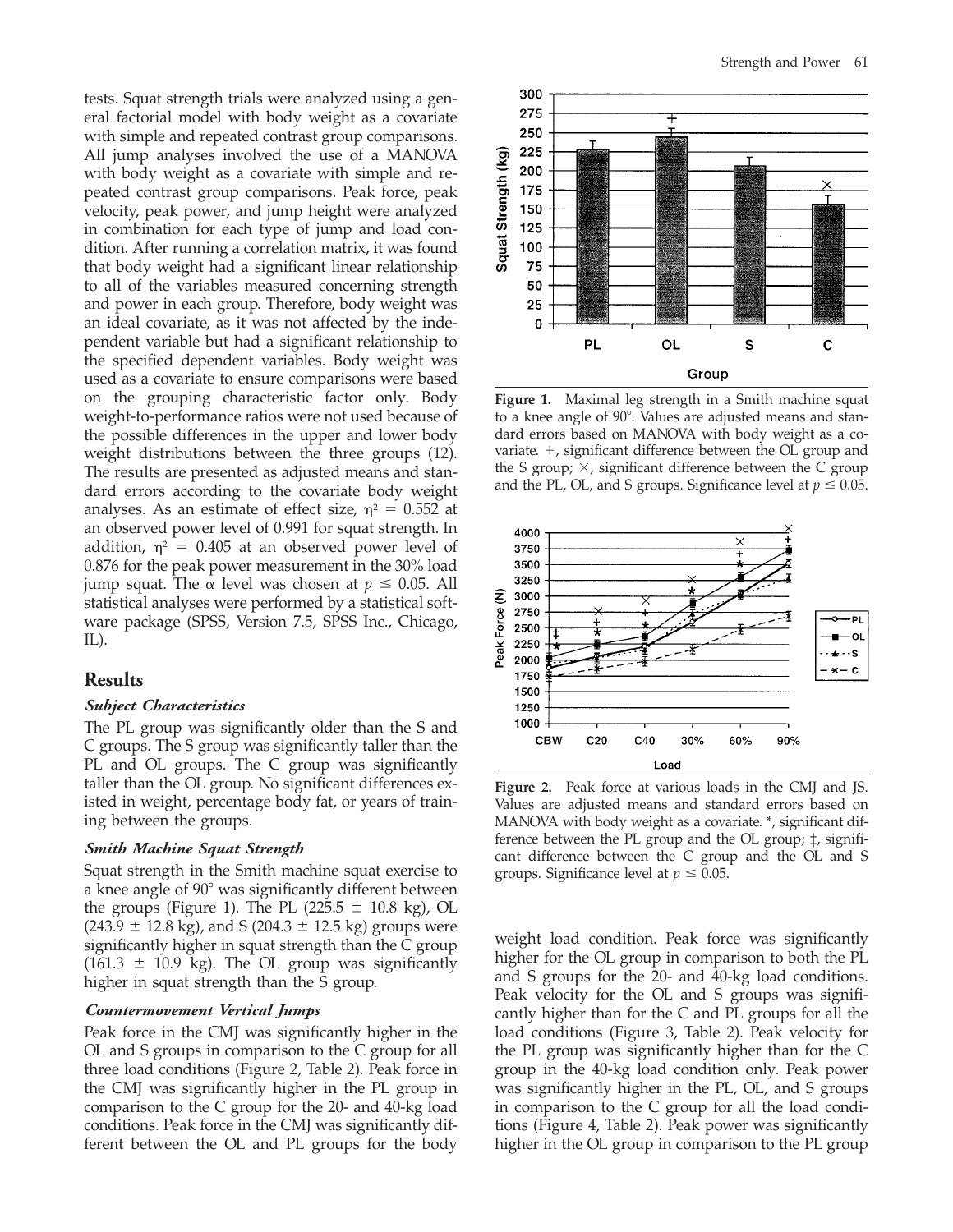#### 62 McBride, Triplett-McBride, Davie, and Newton

| Variable                         | Power lifters       | Olympic lifters     | Sprinters           | Controls            |
|----------------------------------|---------------------|---------------------|---------------------|---------------------|
| <b>CBW</b>                       |                     |                     |                     |                     |
| Peak force (N)                   | $1,854.2 \pm 49.4$  | $2,022.9 \pm 58.8$  | $1,924.9 \pm 57.2$  | $1,741.0 \pm 49.8$  |
| Peak velocity $(m \cdot s^{-1})$ | $2.86 \pm 0.07$     | $3.18 \pm 0.08$     | $3.17 \pm 0.08$     | $2.68 \pm 0.07$     |
| Peak power (W)                   | $4,447.1 \pm 192.0$ | $5,377.8 \pm 228.2$ | $4,906.2 \pm 222.1$ | $3,737.7 \pm 193.6$ |
| Jump height (cm)                 | $39.7 \pm 2.3$      | $48.2 \pm 2.8$      | $49.9 \pm 2.7$      | $33.7 \pm 2.3$      |
| C20                              |                     |                     |                     |                     |
| Peak force (N)                   | $2,036.1 \pm 42.3$  | $2,226.0 \pm 50.3$  | $2,012.9 \pm 48.9$  | $1,867.8 \pm 42.7$  |
| Peak velocity $(m \cdot s^{-1})$ | $2.55 \pm 0.06$     | $2.89 \pm 0.07$     | $2.83 \pm 0.07$     | $2.41 \pm 0.06$     |
| Peak power (W)                   | $4,452.4 \pm 146.1$ | $5,386.4 \pm 173.7$ | $4,809.3 \pm 169.1$ | $3,789.6 \pm 147.4$ |
| Jump height (cm)                 | $30.4 \pm 1.4$      | $35.6 \pm 1.7$      | $36.5 \pm 1.7$      | $25.8 \pm 1.5$      |
| C40                              |                     |                     |                     |                     |
| Peak force (N)                   | $2,190.8 \pm 34.0$  | $2,357.0 \pm 40.4$  | $2,140.7 \pm 39.3$  | $1,981.4 \pm 34.3$  |
| Peak velocity $(m \cdot s^{-1})$ | $2.25 \pm 0.05$     | $2.48 \pm 0.06$     | $2.51 \pm 0.06$     | $2.10 \pm 0.05$     |
| Peak power (W)                   | $4,301.0 \pm 144.9$ | $5,050.0 \pm 172.3$ | $4,747.4 \pm 167.6$ | $3,631.7 \pm 146.1$ |
| Jump height (cm)                 | $22.1 \pm 1.1$      | $26.4 \pm 1.3$      | $27.3 \pm 1.3$      | $18.2 \pm 1.1$      |
|                                  |                     |                     |                     |                     |

**Table 2.** Countermovement vertical jumps (mean  $\pm$  *SD*).\*

\* Significant differences are indicated in Figures 2, 3, 4, and 5.



**Figure 3.** Peak velocity at various loads in the CMJ and JS. Values are adjusted means and standard errors based on MANOVA with body weight as a covariate. #, significant difference between the PL group and the S group. Significance level at  $p \leq 0.05$ .

for all the load conditions. In addition, peak power was significantly higher in the OL group in comparison to the S group in the 20-kg load condition. Jump height was significantly higher in the OL and S groups in comparison to the PL and C groups for all three load conditions (Figure 5, Table 2). Jump height was significantly higher in the PL group in comparison to the C group in the 20- and 40-kg load conditions.

#### *Jump Squats*

Peak force was significantly higher in the PL, OL, and S groups in comparison to the C group for all three load conditions (Figure 2, Table 3). Peak force was significantly higher in the OL group in comparison to the PL group in the 30 and 60% load conditions and to the S group in the 60 and 90% load conditions. Peak



**Figure 4.** Peak power at various loads in the CMJ and JS. Values are adjusted means and standard errors based on MANOVA with body weight as a covariate. †, significant difference between the OL group and the C group. Significance level at  $p \leq 0.05$ .

velocity was not significantly different between the PL, OL, S, and C groups for any of the load conditions (Figure 3, Table 3). Peak power was significantly higher in the OL group in comparison to the PL, S, and C groups in the 30% load condition (Figure 4, Table 3). Jump height was significantly higher in the S group in comparison to the PL, OL, and C groups in the 30% load condition (Figure 5, Table 3). Jump height was significantly higher in the OL, S, and C group in comparison to the PL group in the 60% load condition. Jump height was significantly higher in the S group in comparison to the PL and OL groups in the 90% load condition. Jump height was significantly higher in the C group in comparison to the PL group in the 90% load condition.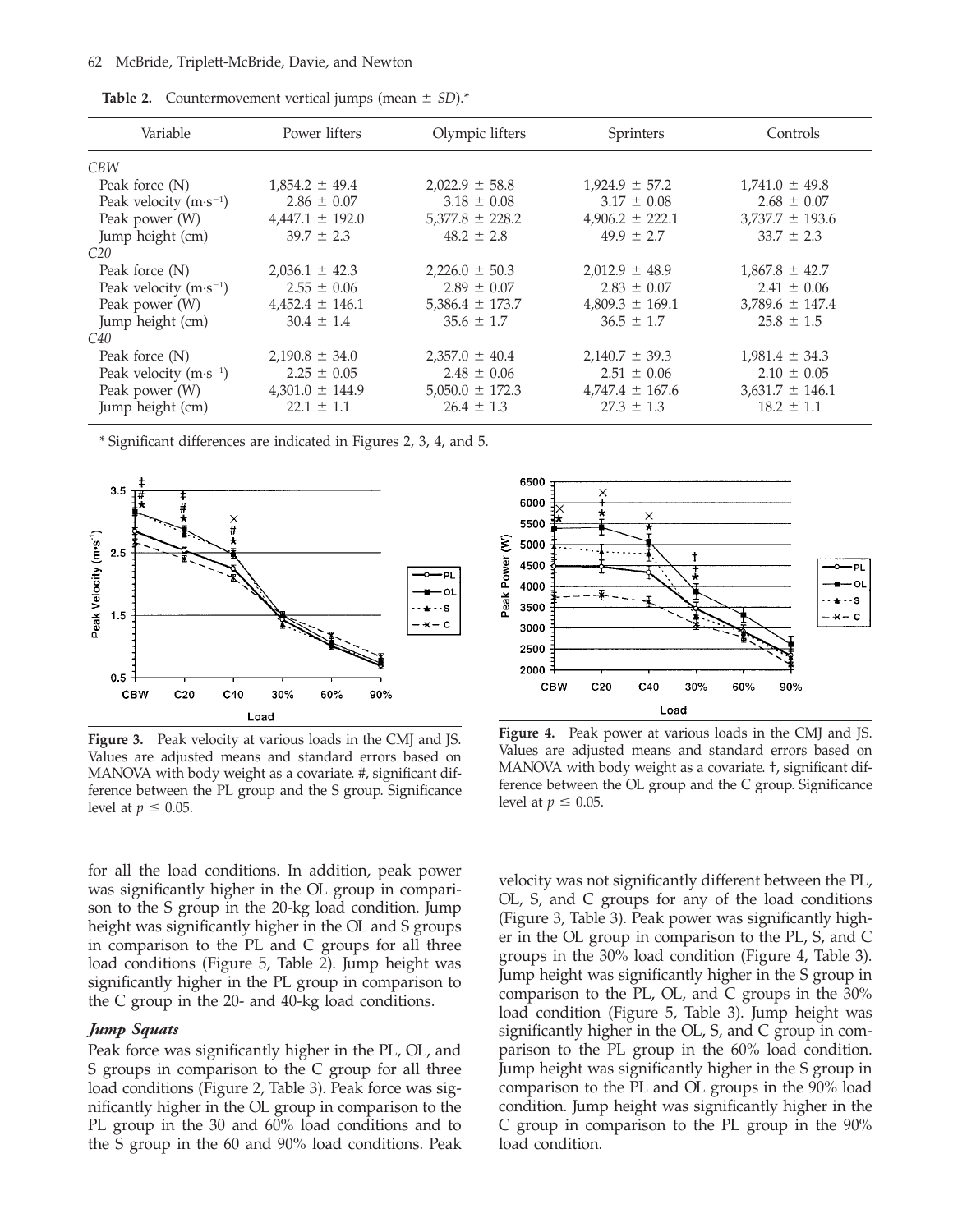

**Figure 5.** Jump height at various loads in the CMJ and JS. Values are adjusted means and standard errors based on MANOVA with body weight as a covariate.  $\sigma$ , significant difference between the S group and the C group;  $\phi$ , significant difference between the PL group and the C group. Significance level at  $p \leq 0.05$ .

## **Discussion**

The primary finding in this investigation is that noticeable differences exist in strength, power, and related physical performance measurements between power lifters, Olympic lifters, sprinters, and moderately active controls. The PL group was as strong as the OL and S groups but scored significantly lower in tests for power and explosive performance. This included lower peak power outputs, peak velocities, and jump heights. In some instances, the PL group even performed worse than the C group in relation to these variables. The OL group was comparable in strength to the PL group, was stronger than the S group, and was also the most powerful of all the groups. The OL

**Table 3.** Jump squats (mean  $\pm$  *SD*).

group also scored well in physical performance as determined by vertical jump height. The S group was not as powerful as expected but was able to generate high peak velocities and some of the highest recorded jump heights.

The PL, OL, and S groups produced significantly higher levels of leg strength in comparison to the C group, as would be expected. This is due to the documented effects of resistance training in increasing muscular strength (20, 21, 26). In addition, the similarity in leg strength between the OL and PL groups is not unexpected, based on the necessity of leg strength for competition in both events. However, the lack of significant difference between the PL and S groups was surprising. It is acknowledged that the PL group may have been disadvantaged due to the inability of the power lifters to utilize the lower back and hip joint in the Smith machine squat, which is common in a typical power lifting free weight squat (30). However, this test was designed to isolate and measure the maximal strength of the legs only and was consistent over all the groups. This pattern of strength between the PL and OL groups is supported by a previous investigation involving Olympic lifters, power lifters, and body builders (12). However, the lack of significant difference in leg strength between sprinters and power lifters is not consistent with previous literature. Power lifters and Olympic lifters have previously been shown to be stronger than sprinters (9). It is possible that previous investigations involved subjects with greater variability in body weight than in this investigation. This variability and perhaps variability in strength-to-body weight ratios may result in inaccuracies when trying to determine strength levels between different types of athletes. It is also noted that

| Controls            | <b>Sprinters</b>    | Olympic lifters     | Power lifters       | Variable                                                                                                   |
|---------------------|---------------------|---------------------|---------------------|------------------------------------------------------------------------------------------------------------|
|                     |                     |                     |                     | JS30                                                                                                       |
| $2,170.5 \pm 56.4$  | $2,692.0 \pm 64.7$  | $2,874.4 \pm 66.5$  | $2,565.8 \pm 55.9$  | Peak force $(N)$                                                                                           |
| $1.50 \pm 0.05$     | $1.35 \pm 0.06$     | $1.49 \pm 0.06$     | $1.43 \pm 0.05$     |                                                                                                            |
| $3,087.6 \pm 127.7$ | $3,249.1 \pm 146.5$ | $3,857.1 \pm 150.6$ | $3,426.2 \pm 126.7$ |                                                                                                            |
| $18.7 \pm 1.4$      | $23.9 \pm 1.6$      | $18.9 \pm 1.7$      | $15.6 \pm 1.4$      |                                                                                                            |
|                     |                     |                     |                     | IS60                                                                                                       |
| $2,482.6 \pm 84.8$  | $2,986.8 \pm 97.3$  | $3,287.7 \pm 100.0$ | $3,010.3 \pm 84.1$  | Peak force (N)                                                                                             |
| $1.18 \pm 0.05$     | $1.02 \pm 0.05$     | $1.06 \pm 0.05$     | $1.01 \pm 0.05$     |                                                                                                            |
| $2,780.8 \pm 138.9$ | $2,848.6 \pm 159.4$ | $3,297.8 \pm 163.8$ | $2,888.3 \pm 137.7$ | Peak power (W)                                                                                             |
| $14.4 \pm 0.8$      | $14.1 \pm 0.9$      | $12.4 \pm 1.0$      | $9.7 \pm 0.8$       | Jump height (cm)                                                                                           |
|                     |                     |                     |                     | <i>IS90</i>                                                                                                |
| $2,687.9 \pm 101.1$ | $3.240.2 \pm 116.0$ | $3,717.3 \pm 119.2$ | $3,478.5 \pm 100.2$ | Peak force $(N)$                                                                                           |
| $0.83 \pm 0.04$     | $0.75 \pm 0.05$     | $0.73 \pm 0.05$     | $0.69 \pm 0.04$     | Peak velocity $(m \cdot s^{-1})$                                                                           |
| $2,127.6 \pm 134.5$ | $2,266.1 \pm 154.3$ | $2,595.0 \pm 158.6$ | $2,324.2 \pm 133.4$ | Peak power (W)                                                                                             |
| $8.9 \pm 0.9$       | $10.6 \pm 1.0$      | $7.4 \pm 1.0$       | $6.0 \pm 0.9$       | Jump height (cm)                                                                                           |
|                     |                     |                     |                     | Peak velocity $(m \cdot s^{-1})$<br>Peak power (W)<br>Jump height (cm)<br>Peak velocity $(m \cdot s^{-1})$ |

\* Significant differences are indicated in Figures 2, 3, 4, and 5.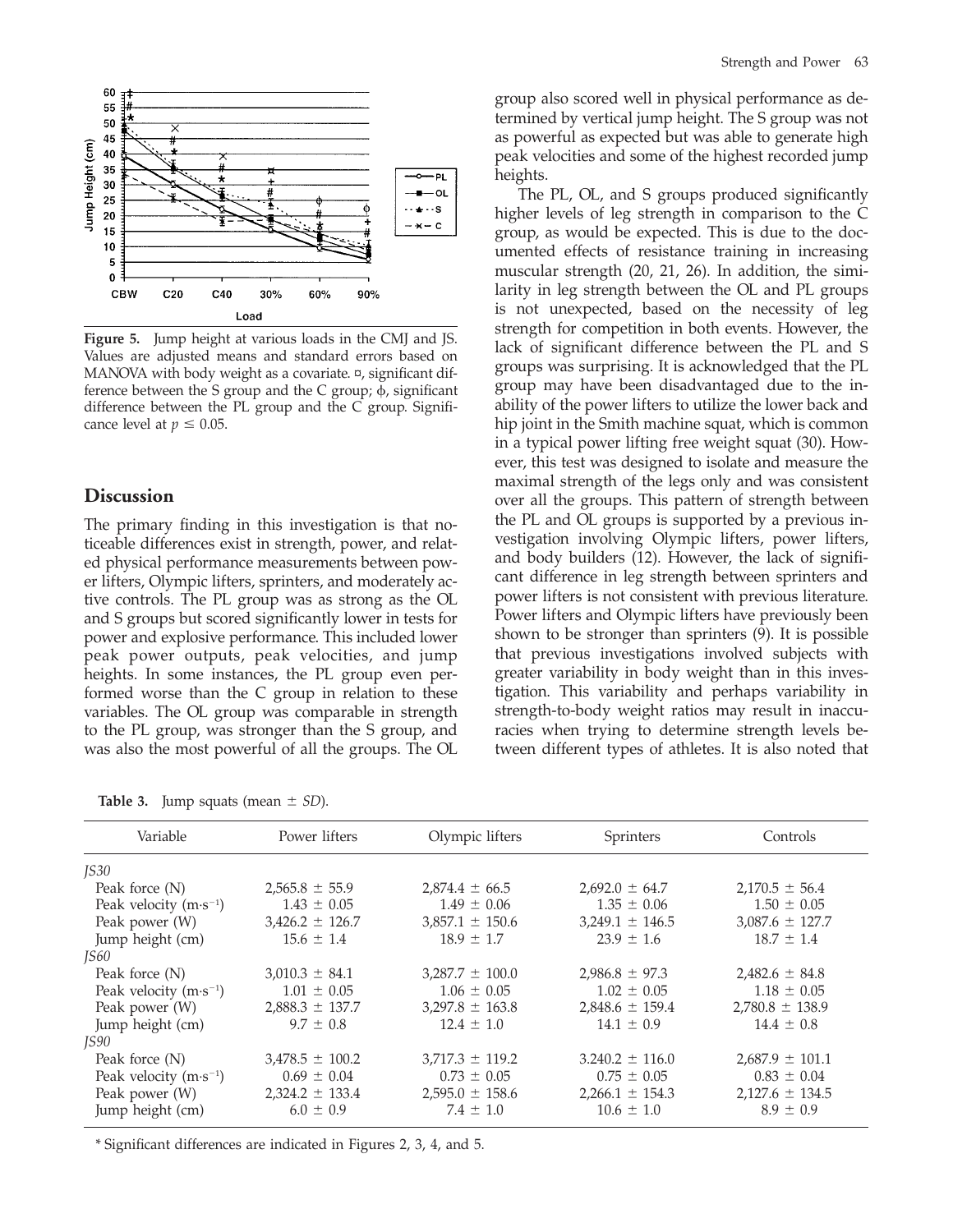the S group in this investigation reported an unexpectedly high frequency of strength-related resistance training.

The CMJ provided an abundance of the group-defining characteristics. The OL and S groups consistently outperformed the C group in peak force, peak velocity, peak power, and jump height. However, the PL group tended to perform better than the C group only in the 20- and 40-kg load conditions with the exception of peak power output. The OL group had significantly higher peak forces than either the PL or S groups. In addition, the OL group had significantly higher peak velocities, peak power outputs, and jump heights in comparison to the PL group. These patterns are supported by a previous investigation involving loaded vertical jump and rate of force development tests (12). The S group achieved some of the highest recorded vertical jump heights. However, they did not show significantly greater force outputs or power outputs than either the OL or PL groups. Peak velocity was consistently higher for the S group in comparison to the PL group, as was jump height for all of the load conditions. The efficiency of the S group in producing high velocity movements has been reported (23). The poor performance of the PL group with respect to peak velocity, peak power output, and jump height in comparison to the OL and S group has also been reported in comparison to other power athletes (13).

The results of the JS testing provided some additional information concerning the higher force spectrum of the force–velocity curve. The PL, OL, and S groups consistently outperformed the C group only in peak force. The peak force produced by the OL group was again higher than either the PL or S groups at various loads. However, peak velocity did not define the groups, as it did in the CMJ. One of the most striking findings was that peak power was significantly higher in the OL group in comparison to the PL, S, and C groups in the 30% load condition. The S group dropped dramatically in peak power output in the JS trials in comparison to the previous CMJ trials. However, the S group still managed to have significantly higher jump heights in comparison to the PL and OL groups in various load conditions in the JS trials.

Over the spectrum of both the CMJ and JS trials, the comparison between the S and OL groups perhaps provided the most interesting findings. While the S and OL groups were similar in vertical jump height, the variables relating to the force plate measurements were different. The S group produced higher peak velocities and jump heights in comparison to the PL group, while the OL group produced higher peak velocities, higher peak forces, higher peak power outputs, and higher jump heights in comparison to the PL group. These measurements support our initial hypothesis. The OL group is both forceful and powerful. While the S group was not as forceful and powerful, this group still achieved high movement velocities. This information could be related back to training protocols in which the OL group performs high force, high velocity training (Olympic lifts) and the S group performs low force, high velocity training (sprinting, plyometrics). The PL group also supports this trend with equitable force outputs but deficient peak velocities, which again can be related back to high force, low velocity training performed by the PL group.

The data indicate that simply initiating a heavy load, slow velocity exercise (squat) in an explosive manner, as suggested by Behm and Sale (3), is an insufficient stimulus for improvements in muscle power, movement velocity, or jump height as shown by the performance of the PL group. Furthermore, in reference to the PL and C groups, it appears that performing high force, slow velocity training does little to improve peak velocity and jump height capabilities above that of nonweight-trained subjects without task practice (the PL group did not perform any type of vertical jump training). However, previous investigations on heavy squat training and improvement in vertical jump height do not support this, although multiple vertical jump testing sessions throughout the training period could be considered as task practice (11, 28). The necessity of task practice to transfer increases in leg muscle strength from heavy squatting into improvements in jump height is supported by a simulation study by Bobbert and Van Soest (4).

The data also indicate that the use of heavy resistance training and on-field low force, high velocity training (the majority of the S group utilized a combination of sprinting and plyometric training) results in the ability to generate high velocities and jump heights and achieve relatively high strength levels but does not allow for the use of the strength and high velocity movements simultaneously in comparison to the OL group. This is indicated by the performance of the S group. The OL group was able to utilize maximal strength at high velocities and thus produce the highest power outputs. This point is highlighted by the significantly higher power output produced by the OL group in comparison to the other three groups at the 30% jump squat load. These concepts are supported by a previous investigation comparing training with traditional weight training (high force, low velocity), maximal power exercises (moderate force, high velocity), and plyometrics (low force, high velocity) (29). That study showed that training with maximal power exercises improves both power output and vertical jump height in comparison to improvements only in jump height with plyometrics (29). Another investigation indicates significantly greater improvements in muscle power when using heavy squat and plyometric training simultaneously in comparison to performing heavy squats or plyometrics alone (1). Thus, it appears that the use of heavy squat training combined with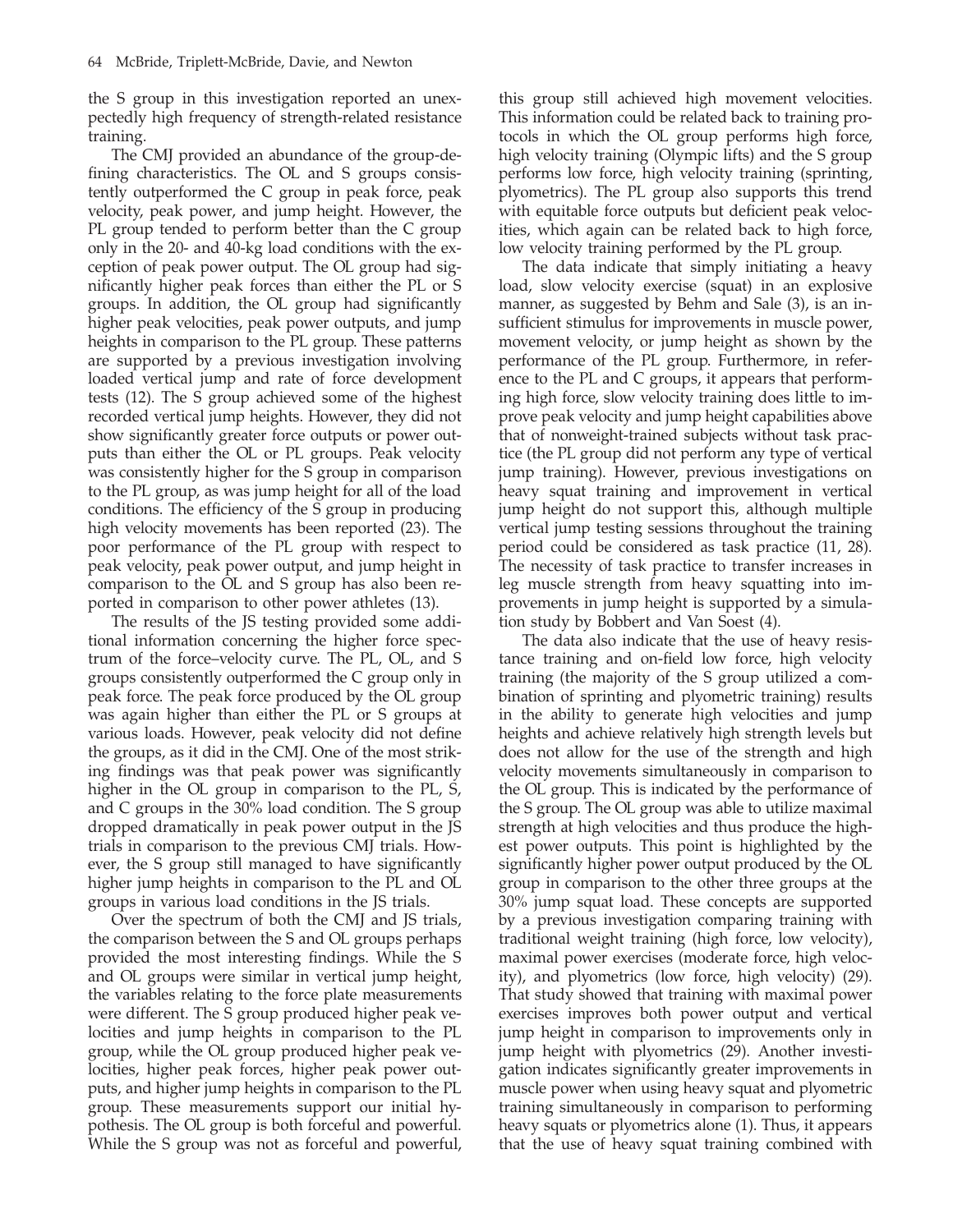low force, high velocity training (sprinting, plyometrics) may be sufficient for improvements in power and physical performance in the vertical plane, as shown by the S group. However, this training does not appear to be as effective for coincidental increases in maximal power and vertical jump height as training utilizing the Olympic lifts.

## **Practical Application**

This investigation provides evidence that weight room training for athletes should be adapted to meet the demands of their on-field activities according to high force, low velocity (strength); high force, high velocity (strength, power); or low force, high velocity (performance, power) components. This investigation extends the specificity principle to include various divisions in power such as that shown by the OL (strength, power) and S (performance, power) groups. The S group could jump high but was not forceful in this action. The OL group could jump high and simultaneously produce high force and thus the highest power outputs. This indicates, e.g., that a volleyball player may only need heavy squat and plyometric training to induce increases in jump height. However, to maximize the ability to use high forces and high velocities simultaneously (as indicated by the OL group), which is needed, e.g., in a football block or tackle, training incorporating high force, high velocity movements (Olympic lifts or heavy load jump squats) may be required (6). This study provides preliminary evidence for future avenues of research into a comparison of Olympic lifts, heavy and light load jump squats, and heavy squat, plyometric programs and their differential effects on muscle strength, muscle power, and physical performance.

## **References**

- 1. ADAMS, K., J.P. O'SHEA, K.L. O'SHEA, AND M. CLIMSTEIN. The effect of six weeks of squat, plyometric and squat-plyometric training on power production. *J. Appl. Sport Sci. Res.* 6:36–41. 1992.
- 2. BAKER, D. Improving vertical jump performance through general, special, and specific strength training: A brief review. *J. Strength Cond. Res.* 10:131–136. 1997.
- 3. BEHM, D.G., AND D.G. SALE. Intended rather than actual movement velocity determines velocity-specific training response. *J. Appl. Physiol.* 74:359–368. 1993.
- 4. BOBBERT, M.A., AND A.J. VAN SOEST. Effects of muscle strengthening on vertical jump height: A simulation study. *Med. Sci. Sports Exerc.* 26:1012–1020. 1994.
- 5. BROWN, E.W., AND K. ABANI. Kinematics and kinetics of the dead lift in adolescent power lifters. *Med. Sci. Sports Exerc.* 17: 554–563. 1985.
- 6. FRY, A.C., AND W.J. KRAEMER. Physical performance characteristics of American football players. *J. Appl. Sport Sci. Res.* 5:126– 138. 1991.
- 7. GARHAMMER, J. Power production by Olympic weightlifters. *Med. Sci. Sports Exerc.* 12:54–60. 1980.
- 8. GARHAMMER, J., AND T. MCLAUGHLIN. Power output as a func-

tion of load variation in Olympic and power lifting. *J. Biomech.* 3:198. 1980.

- 9. HÄKKINEN, K., AND K.L. KESKINEN. Muscle cross-sectional area and voluntary force production characteristics in elite strengthand endurance-trained athletes and sprinters. *Eur. J. Appl. Physiol.* 59:215–220. 1989.
- 10. HÄKKINEN, K., AND P.V. KOMI. Effect of explosive-type strength training on electromyographic and force production characteristics of leg extensor muscles during concentric and various stretch-shortening cycle exercises. *Scand. J. Sports Sci.* 7(2):65–76. 1985.
- 11. HÄKKINEN, K., AND P.V. KOMI. Changes in electrical and mechanical behaviour of leg extensor muscle during heavy resistance strength training. *Scand. J. Sports Sci.* 7(2):55–64. 1985.
- 12. HÄKKINEN, K., M. ALEN, H. KAUHANEN, AND P.V. KOMI. Comparison of neuromuscular performance capacities between weightlifters, powerlifters and bodybuilders. *Int. Olympic Lifter* 9(5):24–26. 1986.
- 13. HÄKKINEN, K., M. ALEN, AND P.V. KOMI. Neuromuscular, anaerobic and aerobic performance characteristics of elite power athletes. *Eur. J. Appl. Physiol.* 53:97–105. 1984.
- 14. HÄKKINEN, K., P.V. KOMI, AND M. ALEN. Effect of explosive-type strength training on isometric force- and relaxation-time, electromyographic and muscle fibre characteristics of leg extensor muscles. *Acta Physiol. Scand.* 125:587–600. 1985.
- 15. HÄKKINEN, K., P.V. KOMI, AND H. KAUHANEN. Electromyographic and force production characteristics of leg extensor muscles of elite weight lifters during isometric, concentric and various stretch-shortening cycle exercises. *Int. J. Sports Med.* 7: 144–151. 1986.
- 16. HÄKKINEN, K., P.V. KOMI, AND H. KAUHANEN. EMG, muscle fibre and force production characteristics during a 1 year training period in elite weight-lifters. *Eur. J. Appl. Physiol.* 56:419–427. 1987.
- 17. JACKSON, A.S., AND M.L. POLLOCK. Prediction accuracy of body density, lean body weight, and total body volume equations. *Med. Sci. Sports* 9:197. 1977.
- 18. KANEHISA, H., AND M. MIYASHITA. Specificity of velocity in strength training. *Eur. J. Appl. Physiol.* 52:104–106. 1983.
- 19. KANEKO, M., T. FUCHIMOTO, H. TOJI, AND K. SUEI. Training effect of different loads on the force–velocity relationship and mechanical power output in human muscle. *Scand. J. Sports Sci.* 5: 50–55. 1983.
- 20. KRAEMER, W.J. A series of studies—The physiological basis for strength training in American football: Fact over philosophy. *J. Strength Cond. Res.* 11:131–142. 1997.
- 21. KRAMER, J.B., M.H. STONE, H.M., O'BRYANT, M.S. CONLEY, R.L. JOHNSON, D.C. NIEMEN, D.R. HONEYCUTT, AND T.P. HOKE. Effects of single vs. multiple sets of weight training: Impact of volume, intensity, and variation. *J. Strength Cond. Res.* 11:143–147. 1997.
- 22. LESMES, G.R., D.L. COSTILL, E.F. COYLE, AND W.J. FINK. Muscle strength and power changes during maximal isometric training. *Med. Sci. Sports* 10:266–269. 1978.
- 23. MERO, A., AND P.V. KOMI. Force-, EMG-, and elasticity-velocity relationships at submaximal, maximal and supramaximal running speeds in sprinters. *Eur. J. Appl. Physiol. Occup. Physiol.* 55: 553–561. 1986.
- 24. MORRISON, W.E., AND D. EDWARDS. A temporal analysis of the squat lift at the Australian power lifting championships Melbourne July 1990. In: *Proceedings of the 9th International Symposium of the International Society of Biomechanics.* C.L. Tant, ed. Ames, Iowa, Iowa State University, 1991. pp. 135–138.
- 25. NEWTON, R.U., W.J. KRAEMER, K. HÄKKINEN, B.J. HUMPHRIES, AND A.J. MURPHY. Kinematics, kinetics and muscle activation during explosive upper body movements. *J. Appl. Biomech.* 12: 31–43. 1996.